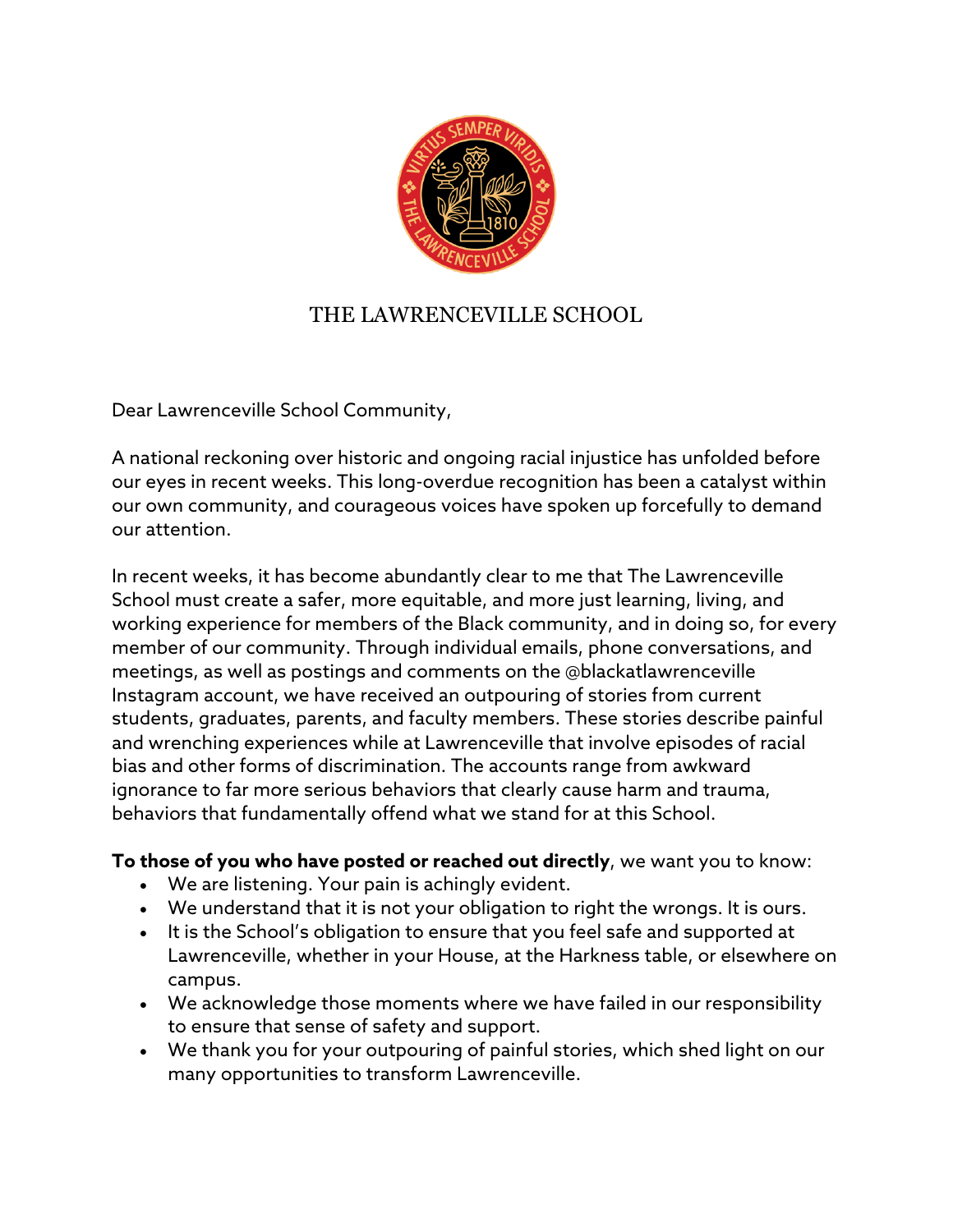**To our entire community**, the messages of anguish and frustration that we are hearing reinforce my belief that "diversity, equity, and inclusion" are not simply concepts to be discussed in a workshop or academic notions to be considered in the abstract. Rather, these concepts represent core values of Lawrenceville that are rooted in our mission; they represent a set of essential commitments that directly impact a student's sense of belonging and self-worth, and they need to be woven into everything we do as teachers, students, Housemates, coaches, employees, colleagues, parents, and fellow Lawrentians. We must not misapply notions of "color blindness" that deny elements of an individual's identity and experience, and we must recommit to the ideals of true equity for all members of our community by:

- Engaging in [anti-racist work](https://bbk12e1-cdn.myschoolcdn.com/ftpimages/928/misc/misc_188447.pdf) and educating ourselves and our children on the societal conditioning of [anti-Black racism;](https://bbk12e1-cdn.myschoolcdn.com/ftpimages/928/misc/misc_188446.pdf)
- Ensuring that the race conversation is not one that is only had by people of color and members of our Black community; and
- Engaging in educational opportunities and programming that seeks to heighten our awareness of [racial identity development.](https://www.teachingforchange.org/wp-content/uploads/2012/08/ec_whiteracialidentity_english.pdf)

Only when every member of our Lawrenceville community, in particular members of groups who have been historically marginalized, are fully part of the fabric of our School will we be the stronger, better place we seek to be. And to do so, we must look to our students, our classmates, our teachers with empathy; and we must listen with interest and humility as we do around the Harkness table to recognize the worth we all intrinsically possess as individuals.

Below are a series of preliminary but essential commitments that build on the work by the Diversity, Equity, and Inclusion (DEI) Task Force, which included the creation of the post of Dean of Diversity, Inclusion, and Community Engagement, now filled by Rick Holifield. These initial commitments below have been shaped directly by invaluable input from students, colleagues, parents, the Lawrenceville Black Alumni Association, and the strong support of the leadership of the Board of Trustees, Michael Chae '86 and Whitney Hailand Brown '91 P'23. I want to further thank Trustees Lisa Skeete Tatum P'19 '21 and Marcus Mabry '85 for all of their time, expertise, and counsel.

We commit to the following immediate action steps: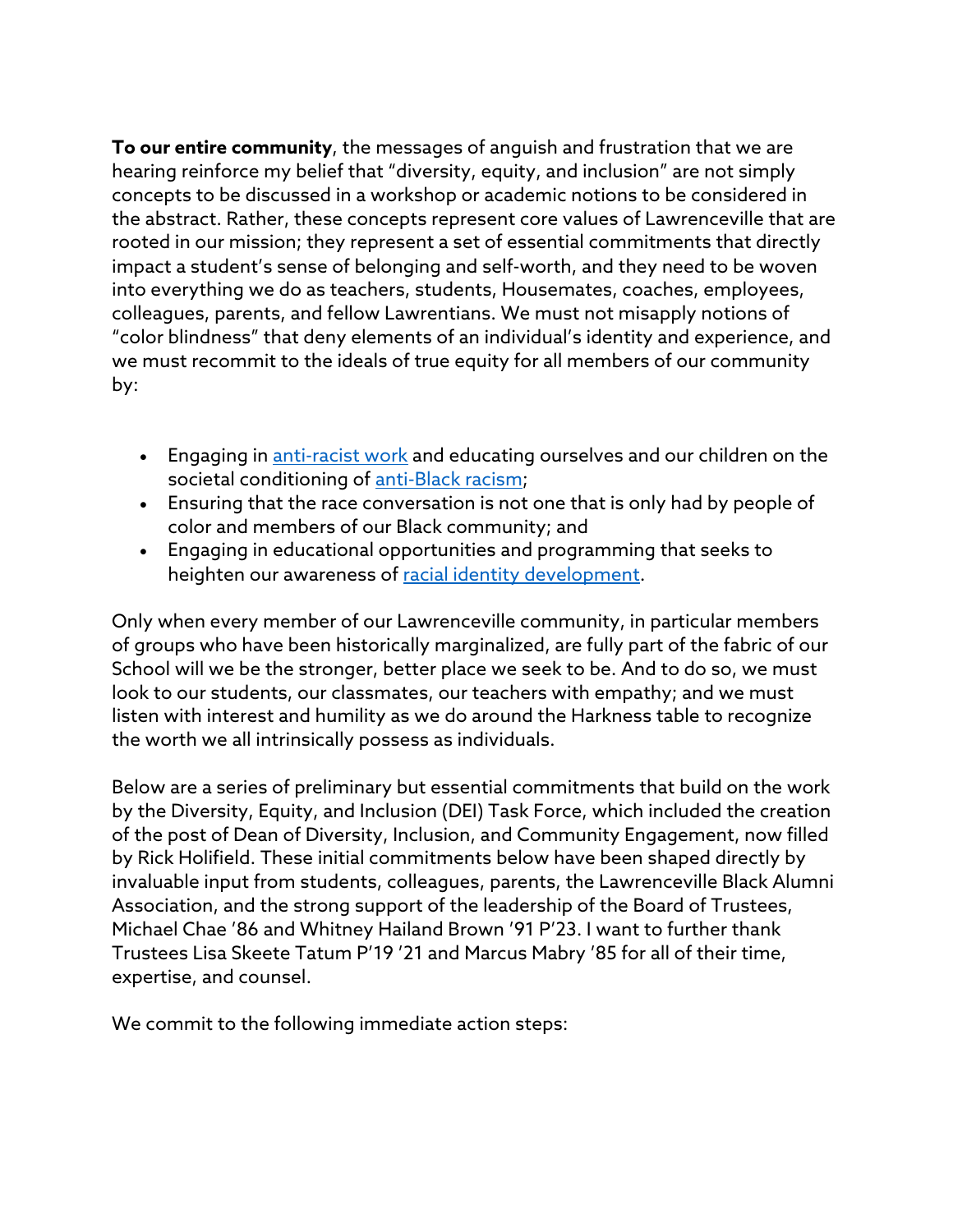- **Because language truly matters**:
	- **Remove "master" from my title**. While the roots of this term may originally revert back to a rather different context in British boarding schools, I understand full well that it carries a painful connotation. I have decided on a personal level that, regardless of the origins, the term no longer belongs in my title - as indeed most peer schools have similarly recognized. Furthermore, I cannot defend the use of the word as it applies to any other role in the School, whether in our Houses or academic departments, and therefore those will change as well.
	- **Create a more explicit prohibition of hate speech, racist paraphernalia, and other forms of bigotry**, with clear disciplinary consequences, in our Handbook.
	- I**nstitute a clear policy regarding how racially charged language in texts is handled in the classroom**.
- **Because better processes lead to fairer outcomes**:
	- **Create a clearer, supportive process for students, parents, faculty, and staff to register concerns about incidents of bias** and for the investigation of those incidents. The process must ensure the confidentiality of individuals coming forward, and above all seek to provide resolution.
	- **In order to ensure that discipline is handled impartially and without bias**, conduct an external review of our discipline process, continue to audit disciplinary outcomes for fairness and consistency, and include student leaders such as Student Council and Diversity Council in the overall review process.
- **Because we all need to continuously grow and learn**:
	- **Build on the ongoing work of the DEI Task Force to provide an even more longitudinal, skills-based training curriculum** for all faculty and staff aimed at creating a more just and inclusive School community. This will include annual bias, diversity, and mediation training by external professionals; Heads of Houses and Department Chairs will receive additional training in conflict resolution, especially focusing on interaction with students and faculty of color.
	- **As a joint effort by the Offices of the Dean of Diversity, Inclusion and Community Engagement and the Dean of Students, we will leverage our ongoing work with Cultures of Dignity to enhance summer and school year DEI training for student leaders, including Prefects and members of the Student and Honor Councils**. This will lead to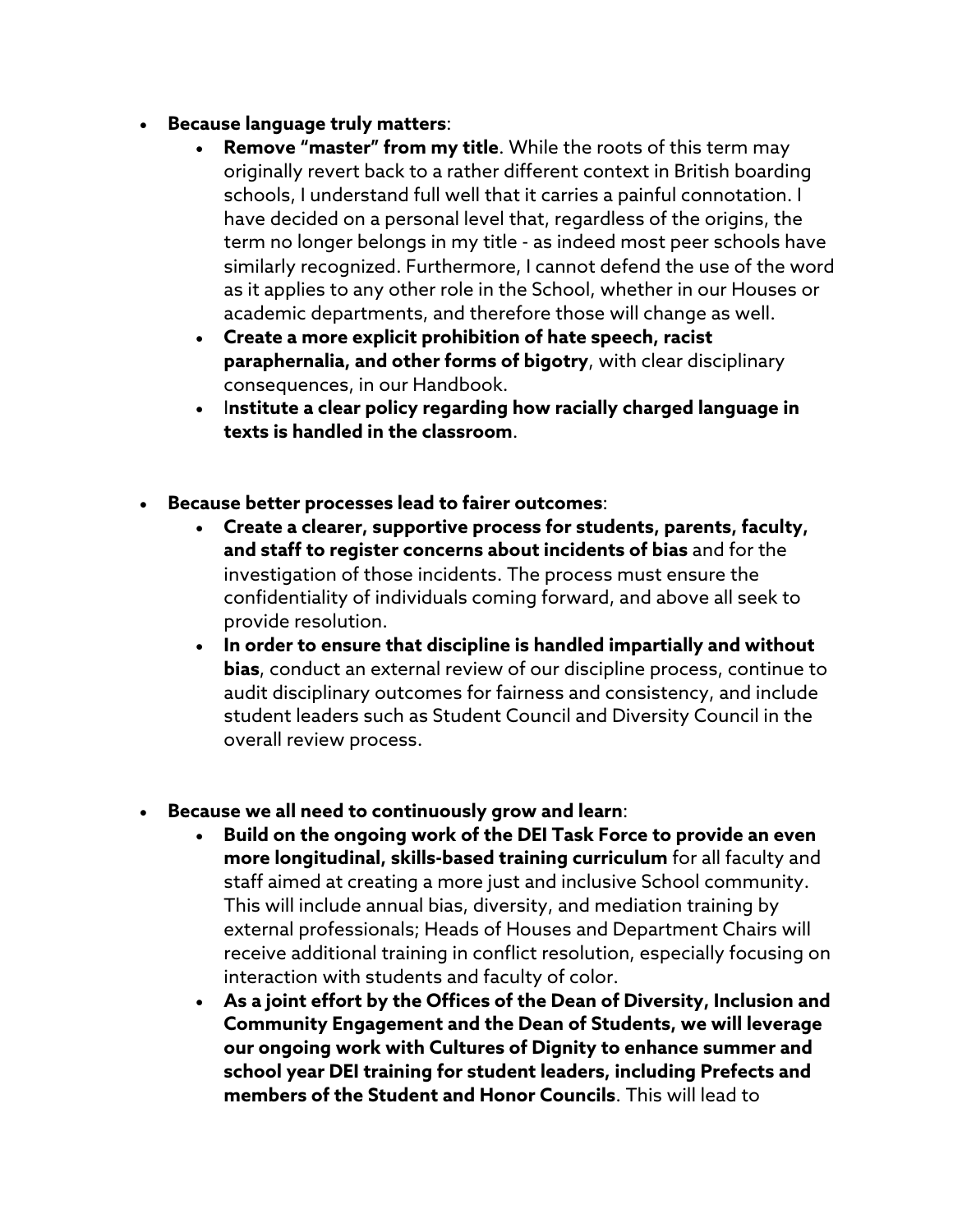enhanced student Orientation and Residential Curriculum initiatives to create space for respectful conversation and learning.

- **Because a more diverse leadership structure builds trust and improves decision-making**:
	- **Recommit to recruiting, retaining, mentoring, and sponsoring the professional growth and leadership of faculty of color**. Share a fully developed plan with specific goals and hiring strategy, along with accompanying historic data, with the Academic and Faculty Affairs Committee of the Board of Trustees.
	- **Create the position of Assistant Head of School for Strategic Implementation** to be filled by Chief Information Technology Officer Marquis Scott, who will report directly to the Head of School and begin work immediately overseeing the initiatives listed here.
	- **Seek to diversify dean-level positions and academic department leadership** so that the leaders most directly involved with supporting the professional lives of teachers and most directly responsible for the academic trajectories of our students better reflect the inclusive community we are trying to build.
	- **Empower a DEI Council to be led by Dean Holifield** and whose membership will include the Head of School in order to ensure a close working partnership and a clear mandate for change.
	- **Realign reporting assignments so that Director of Human Resources Erika Worthy reports directly to the Head of School**, ensuring that consistent standards of fairness and accountability are overseen at the highest level.
- **And because the Lawrenceville alumni network constitutes an invaluable resource**:
	- **Beginning this fall, create professional networking opportunities with alumni leaders in various career fields**, such as real estate, finance, medicine, media, and education, in order to enhance access and recruitment opportunities for all alumni, but especially women and alumni of color.

As I say, these immediate action steps are an initial set of commitments in response to the clear call to action from members of our community, who have spoken up with urgency and candor, and we are grateful to those individuals. And I commit to a more in-depth and action-oriented process that will be inclusive, strategic, datadriven, and goal-oriented. These actions will be implemented with a sense of